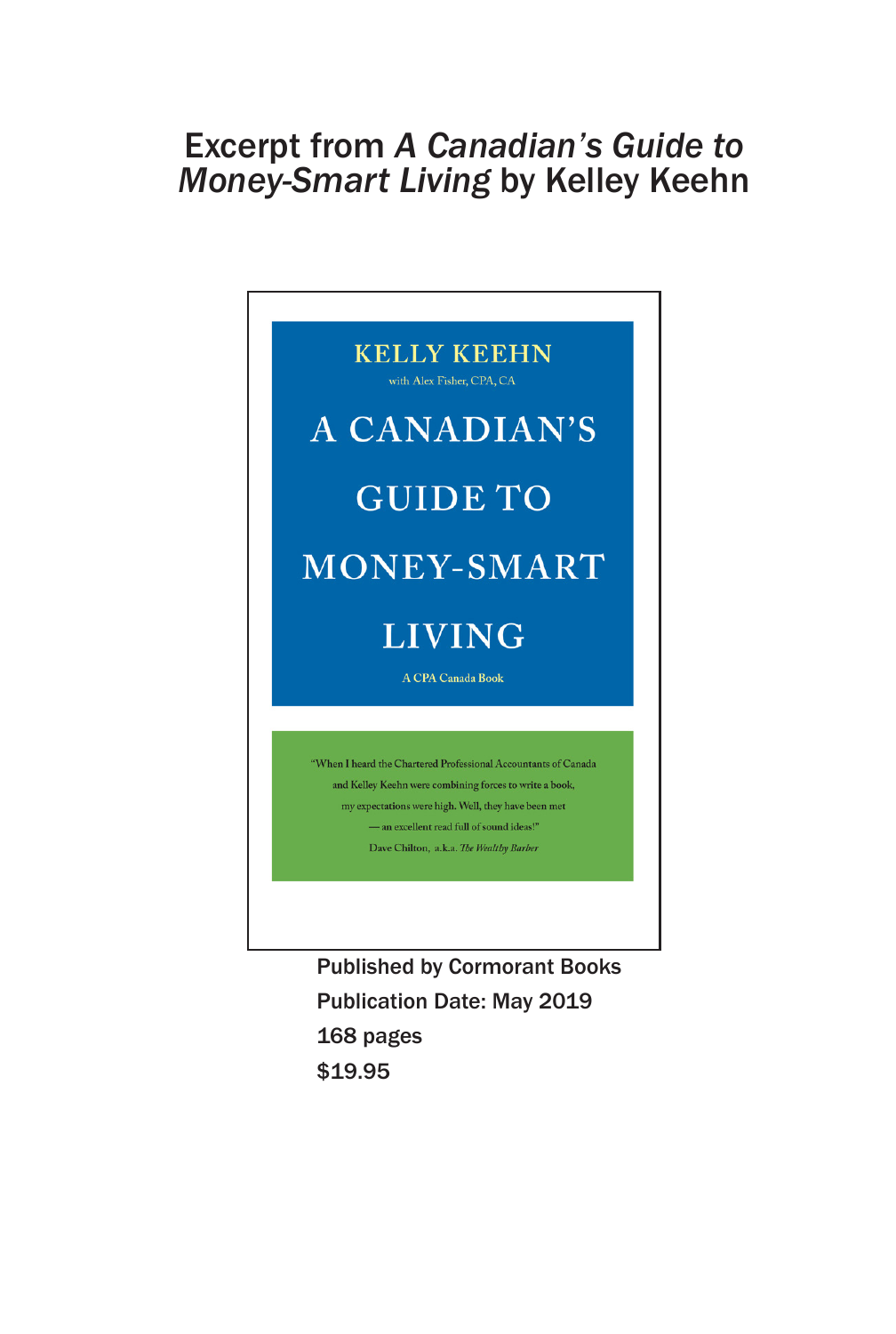## 2 KELLEY KEEHN

## Introduction

The genesis of this project came about from a presentation I gave to the Institute of Chartered Accountants of Alberta in Calgary in 2011. During the Q&A section of my talk, there were a number of interesting comments and conversations from the audience. What struck me most during the question period was the genuine concern that accountants have for the financial education of their clients and their family members as well as for the Canadian public as a whole.

One older accountant lamented about his frustration that our public school systems have incorporated sex education from an early age right up to teenage years, yet not one course is dedicated to financial literacy for our youth. He also noted, interestingly, that even though I write books and make a wide variety of media appearances via television, radio, newspapers and more, that I probably wasn't reaching our youth in furthering my mission to make Canadians **feel good about money**. He commented that his grandchildren and their friends don't get their news from traditional sources; now, they receive most of their information online from Facebook, YouTube and more. So, if we're not reaching them during their years of education and their parents likely also don't have a firm financial foundation, how will financial literacy ever change in Canada?

I was fortunate to chat with Katie Starratt after that presentation who informed me of CPA Alberta's provincial initiatives for financial literacy. She later introduced me to Cairine Wilson, then Vice-President of Member Services with the Chartered Professional Accountants of Canada (CPA Canada), who equally shared the passion of accountants across Canada to educate our nation. From my years in the financial industry, I have always